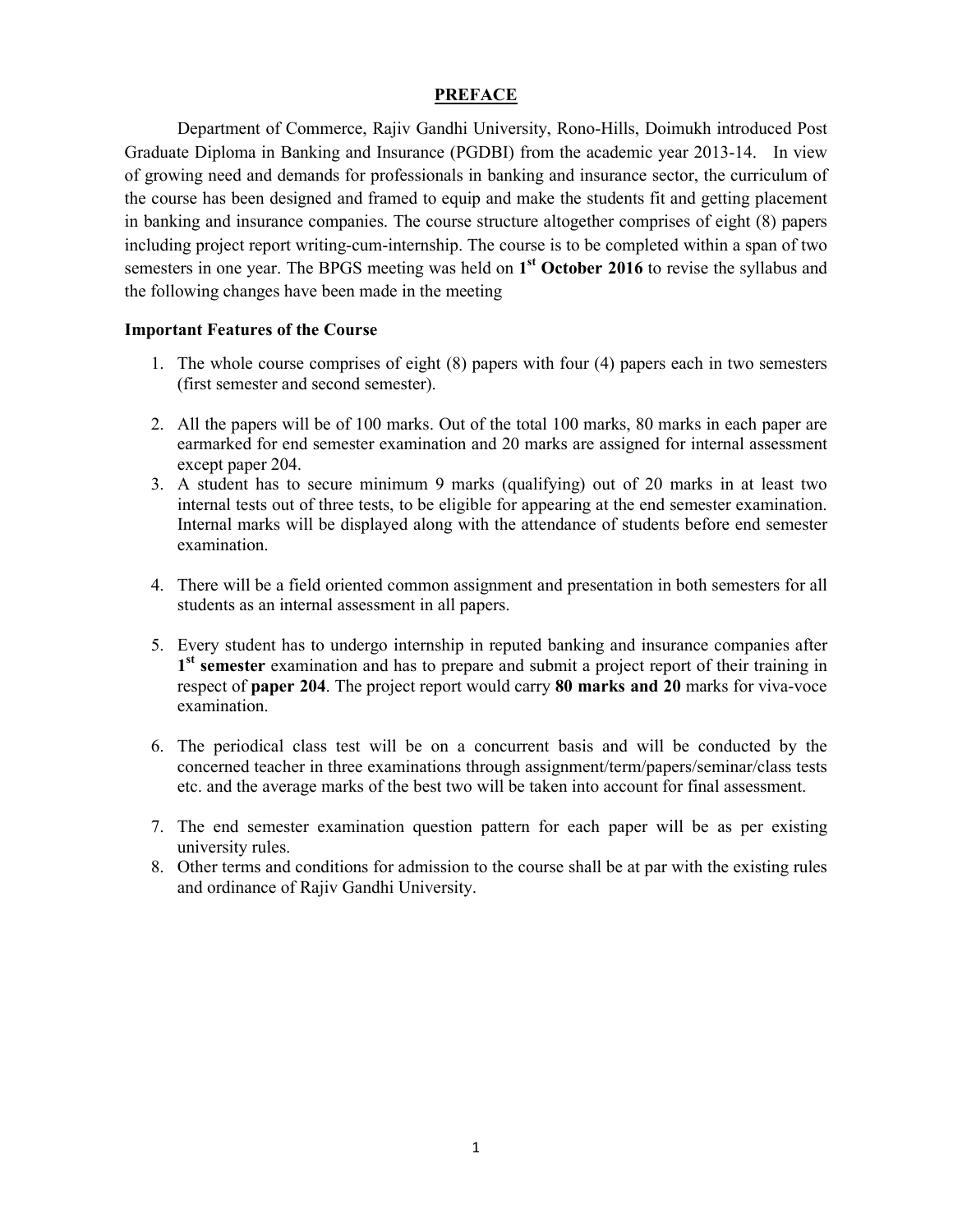# **CONTENT**

| Sl. no. | Subjects                                       | Page     |
|---------|------------------------------------------------|----------|
| 01      | Preface                                        | 01       |
| 02      | Content                                        | 02       |
| 03      | Course Structure                               | 03       |
| 04      | Course Details of First Semester (01 to 104)   | $4 - 7$  |
| 05      | Course Details of Second Semester (201 to 204) | $8 - 12$ |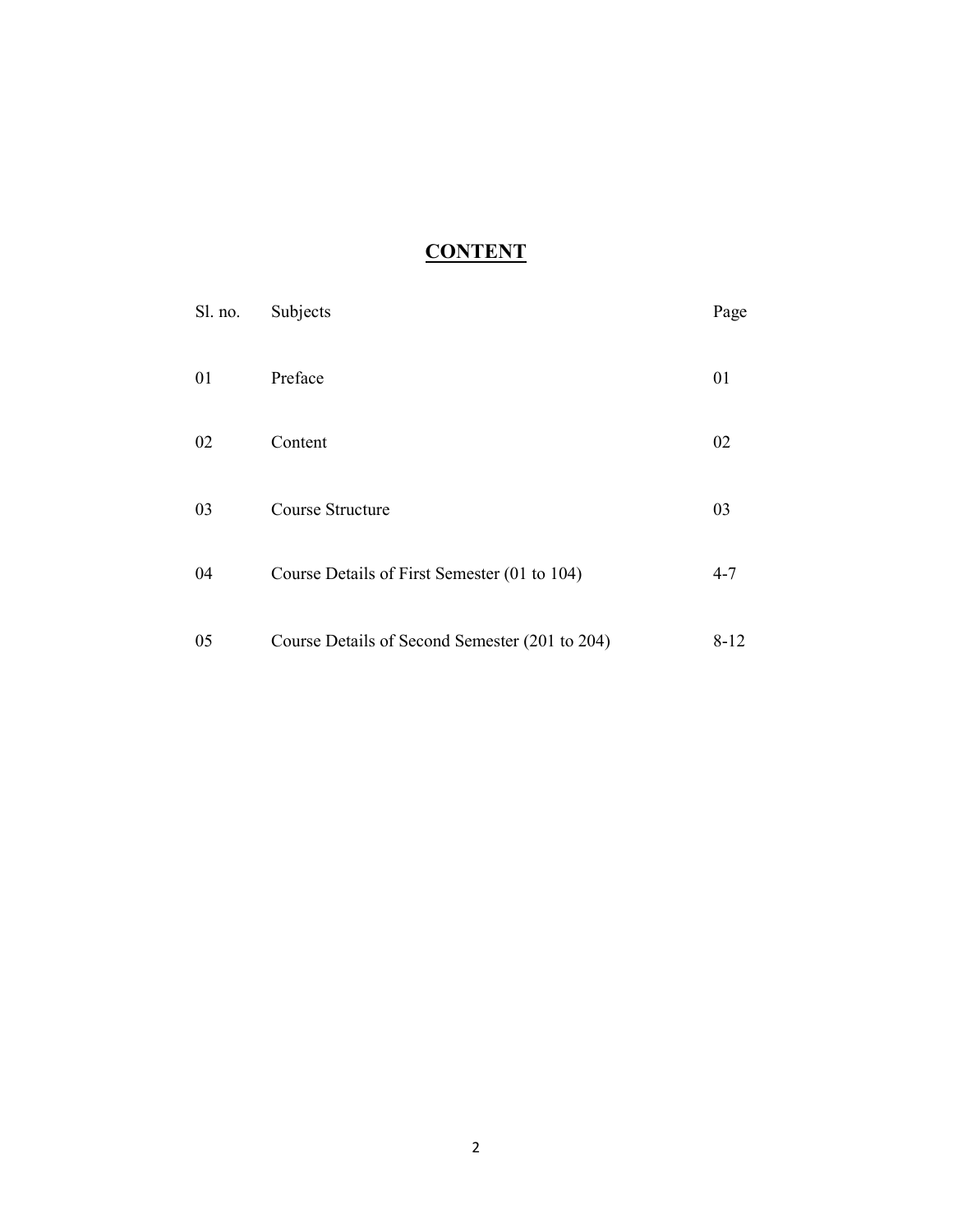## **COURSE STRUCTURE**

# POST GRADUATE DIPLOMA IN BANKING & INSURANCE (PGDBI) (Under Credit System)

## With effect from Academic Session 2016-17

| <b>SEMESTER</b>      | <b>Paper Code</b><br><b>Paper Title</b>                   | <b>Credit</b>    | Contact<br>Hrs. |
|----------------------|-----------------------------------------------------------|------------------|-----------------|
| <b>SEMESTER-I</b>    |                                                           |                  |                 |
|                      | 101: Fundamentals of Banking                              | 04               | 40              |
|                      | 102: Fundamentals of Risk and Insurance Management        | 04               | 40              |
|                      | 103: Management and Regulation of Bank                    | 04               | 40              |
|                      | 104: Management and Regulations of Insurance companies    | 04               | 40              |
| <b>SEMESTER - II</b> |                                                           |                  |                 |
|                      | <b>201:</b> Accounting of Banking and insurance companies | 04               | 40              |
|                      | 202: HRM in banking and insurance Companies               | 04               | 40              |
|                      | 203: IT in Banking and insurance Companies                | 04               | 40              |
|                      | 204: Project report (internship)                          | $\underline{04}$ |                 |
|                      | TOTAL<br>8 Papers                                         | 80               |                 |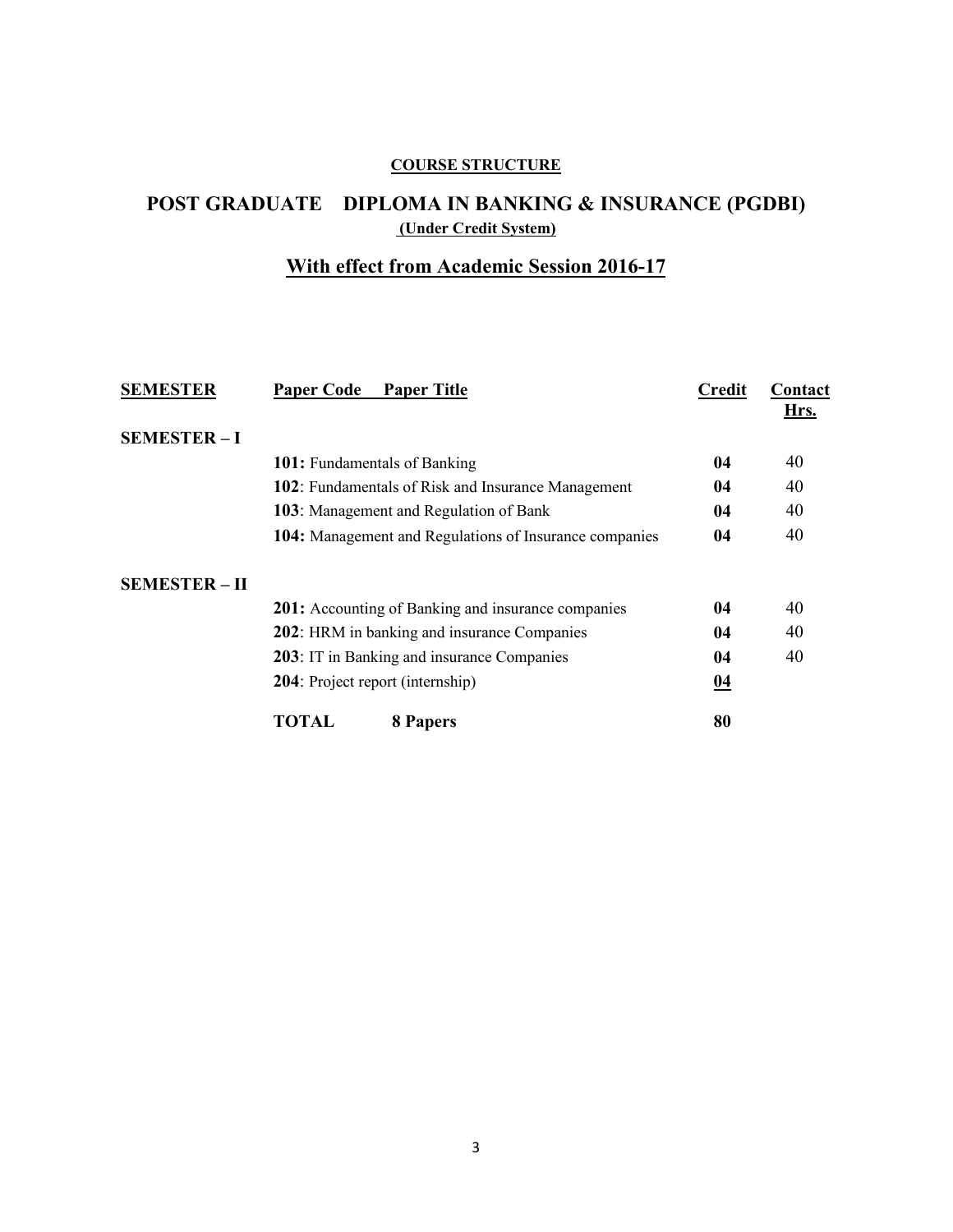### 1<sup>st</sup> SEMESTER

#### $101:$ **FUNDAMENTALS OF BANKING**

**Full marks: 100** Term end Exam: 80 **Internal Assessment: 20** Credit: 04 **Contact Hours: 40** 

- Objective: To provide the students basic knowledge about the fundamental of banking theory and practices in the financial system of a country.
- **MODULE-I:** Banking- meaning- features-significance; evolution of bank; functions of bank, Banking Sectors- Retail, Corporate, Rural and International; Structure of Indian Banking system; Inclusive Banking-concept and features.
- Types of Banks- Commercial bank, Cooperative Bank, Regional Rural **MODULE-II:** Bank- their functions and features; credit creation. Central Bankingobjectives, functions and role; Monetary and credit control policy.
- **MODULE-III:** Bank Lending-Process and documentation; Forms and Types of Advances and Collaterals; Priority Sector Advances; Export Credits; Assessment of Credit needs for Project and Working Capital Finance.
- **MODULE -IV:** Marketing of banking services: Introduction; product mix; product development; pricing strategies; promotional mix; Distribution of bank services.

| 1. Muraleedharan, D.     | : Modern Banking, PHI Learning Pvt Ltd. New Delhi-110001.         |
|--------------------------|-------------------------------------------------------------------|
| 2. Sriram, M.R. Ramanan, | : Core Banking Solution: Evaluation of security and               |
| P.K., Chandresekar, R.   | control, PHI Learning Pvt Ltd. New Delhi-110001.                  |
| 3. Sharma, M.            | : Management of Financial Institutions: With emphasis on Bank and |
|                          | risk management, PHI Learning Pvt Ltd. New Delhi-110001.          |
| 4. Varshney, P.N.        | : Banking Law and practice, Sultan Chand & Sons.                  |
| 5. L.M. Bolley           | : Financial institutions and markets, Tata Mggraw Hill.           |
| 6. Bharti V. Pathak      | : Indian financial system, Pearson education.                     |
| 7. Srivastava, R.M.      | : Managing of financial institutions, Himalaya Pub. House.        |
| 8. Vasant Desai          | : Indian financial system and development.                        |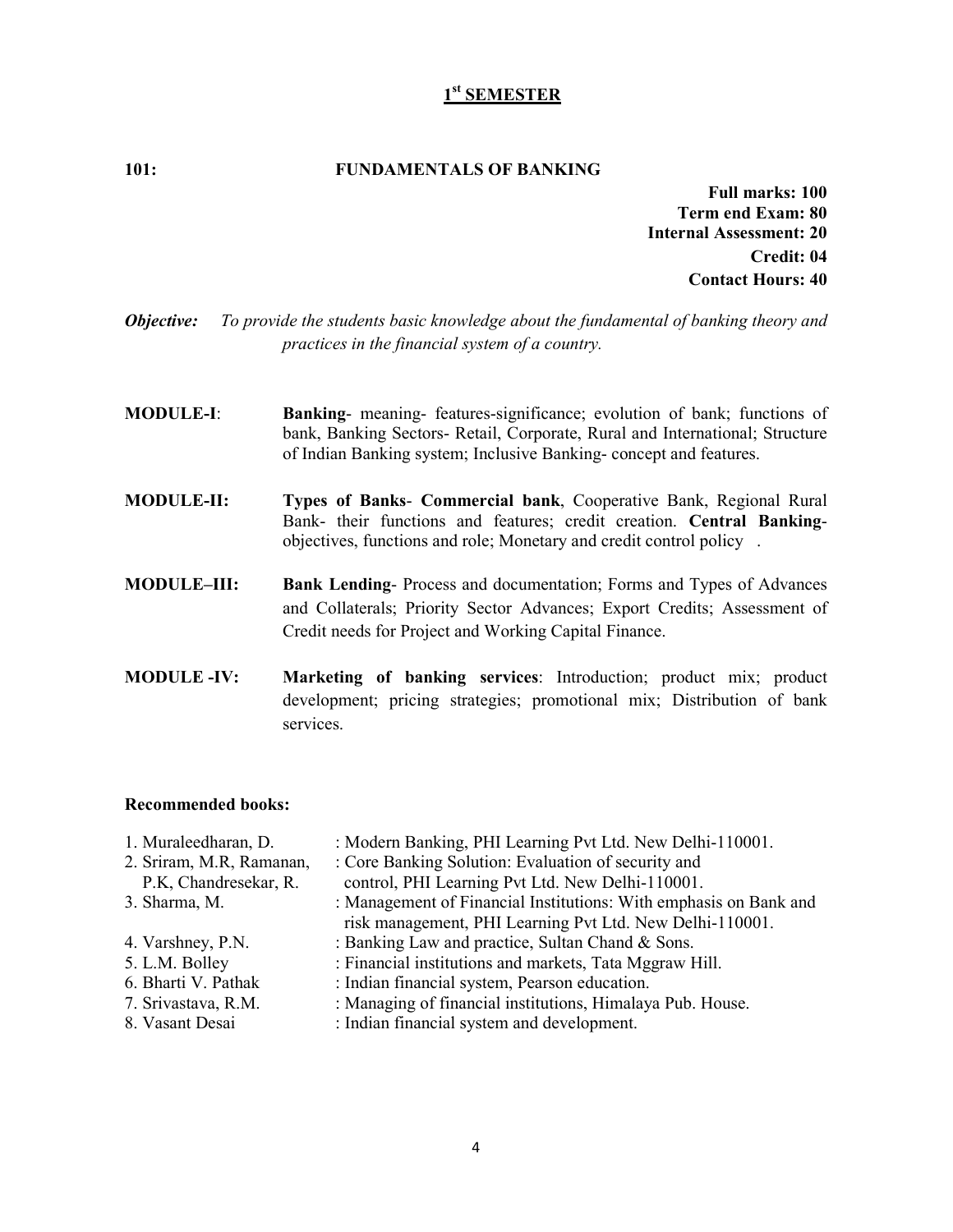#### **FUNDAMENTALS OF RISK AND INSURANCE MANAGEMENT**  $102:$

**Full marks: 100** Term end: 80 Internal: 20 Credit: 04 **Contact Hours: 40** 

- Objective: To provide the students an understanding about the basics of risk and its management in insurance companies.
- **MODULE I:** Introduction to Risk: Meaning; Nature; Types; Risk Management-concept, Definition and process.
- **MODULE II:** Basics of Insurance: Meaning; Terms glossary; Nature; Purpose; Role of insurance in society; Insurance as a contract- Definition, Essential elements as per Contract Act 1872; Fundamental principles of insurance; reforms in insurance sector.
- **MODULE III:** Classification of insurance: Life insurance; Non-life insurance- Fire, Marine, Automobile, Health, Rural; Social and Miscellaneous insurance.
- **MODULE IV: Insurance Documents:** Proposal form; Policy form; Cover note, Certificate of Insurance, Endorsement, Renewal Notice, Claim form; Survey Report; Basic parts- Clause, Warranties, Condition, Exclusion, Riders, Deductibles.

#### **Recommended books:**

Insurance and Risk Management- P.K. Gupta Risk Management- G. Kotreshwar Principle and Practices of Insurance: P Periasamy Principles of Risk Management & Insurance-George E. Rejda. Risk Management & Insurance- Scott Harington. Risk Management & Insurance - C. Arthur Williams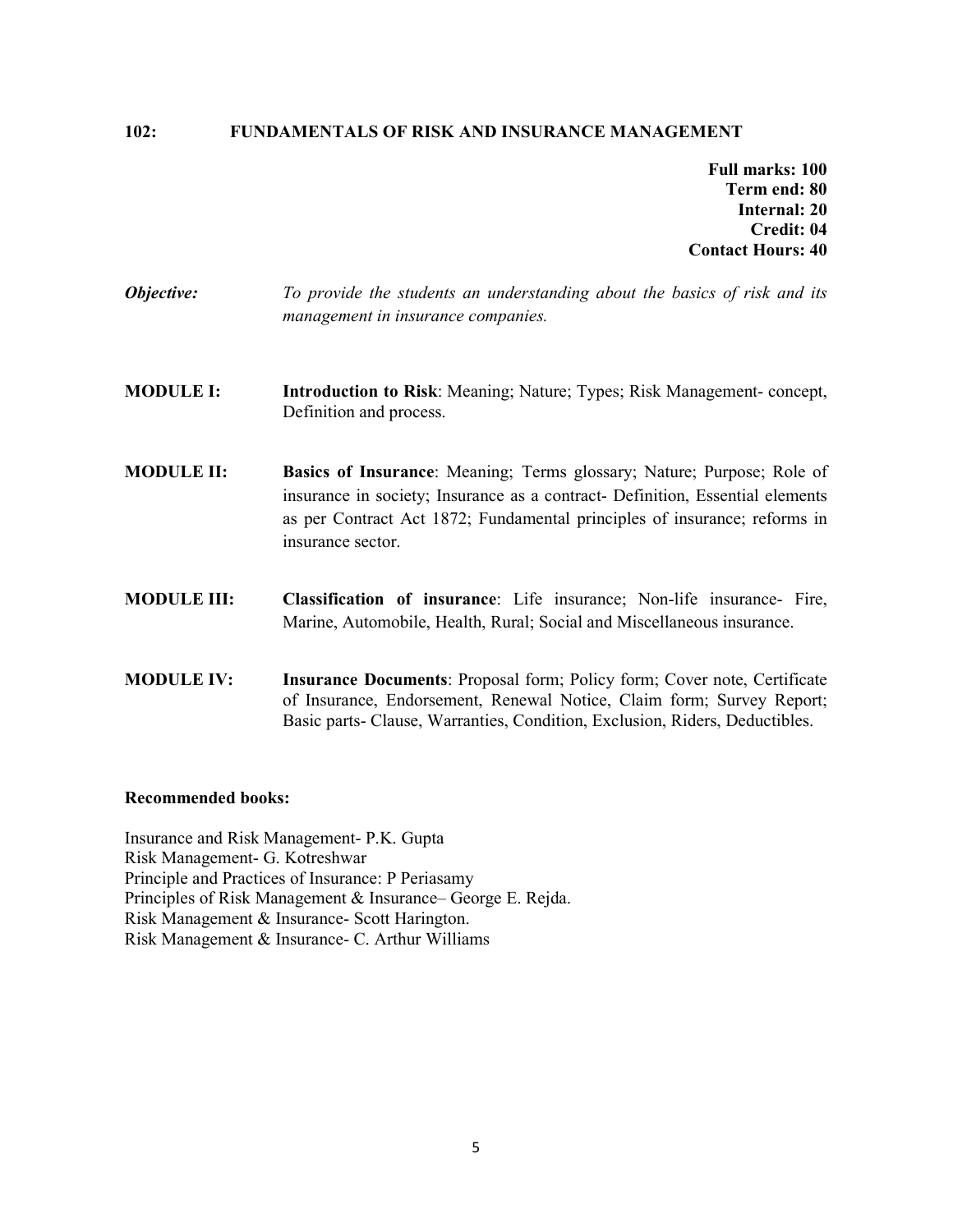#### **MANAGEMENT AND REGULATION OF BANK**

**Full Marks: 100** Term End Exam: 80 **Internal Assessment: 20** Credit: 04 **Contact Hour: 40** 

Objective: To provide the students an understanding about the management and regulation of banks and its applications in India.

- **UNIT-I Organization and structure of Banks** – Branch banking  $\&$  Unit Banking; Investment banking & Mixed Banking; Universal Banking & virtual banking; Mobile Banking & Tele-Banking; Public Sector and Private Sector Banks; Nationalization of Commercial Banks - Objectives - Progress.
- **UNIT-II Management of Bank:** Structure & role; Asset classification & Management; customer management- Types of customers; Relationship with customer; Management of accounts; Types of accounts; NPA; Pass Book; Cheque; Features, Crossing, Endorsements.
- **UNIT-III** Banking Legislation and supervision: Banking Laws and Reforms-Banking Regulation Acts-1949; CRR, Bank rate, SLR; economic and prudential regulation; Establishment of banking institutions; expansion of branches; merger and acquisition in banks.
- **UNIT-IV** Regulatory authority of bank- Reserve Bank India-Evolution; RBI Act -1935- main features; regulatory methods; Bank Ombudsman-Function and role; Changing Dimensions of Regulatory and Supervisory Framework.

#### **Text and Reference Books:**

- : Theory and Practice of Development Banking
- 2. Muranjan S.K.

1. Basu

- : Modern Banking in India : Banking Theory and Practice
- 3. Reddy & Appanniah 4. Natarajan & Gordon
- : Banking Theory and Practice
- 5. Shekar & Shekar
- : Banking theory and practice, Vikas publishing house Pvt. Ltd.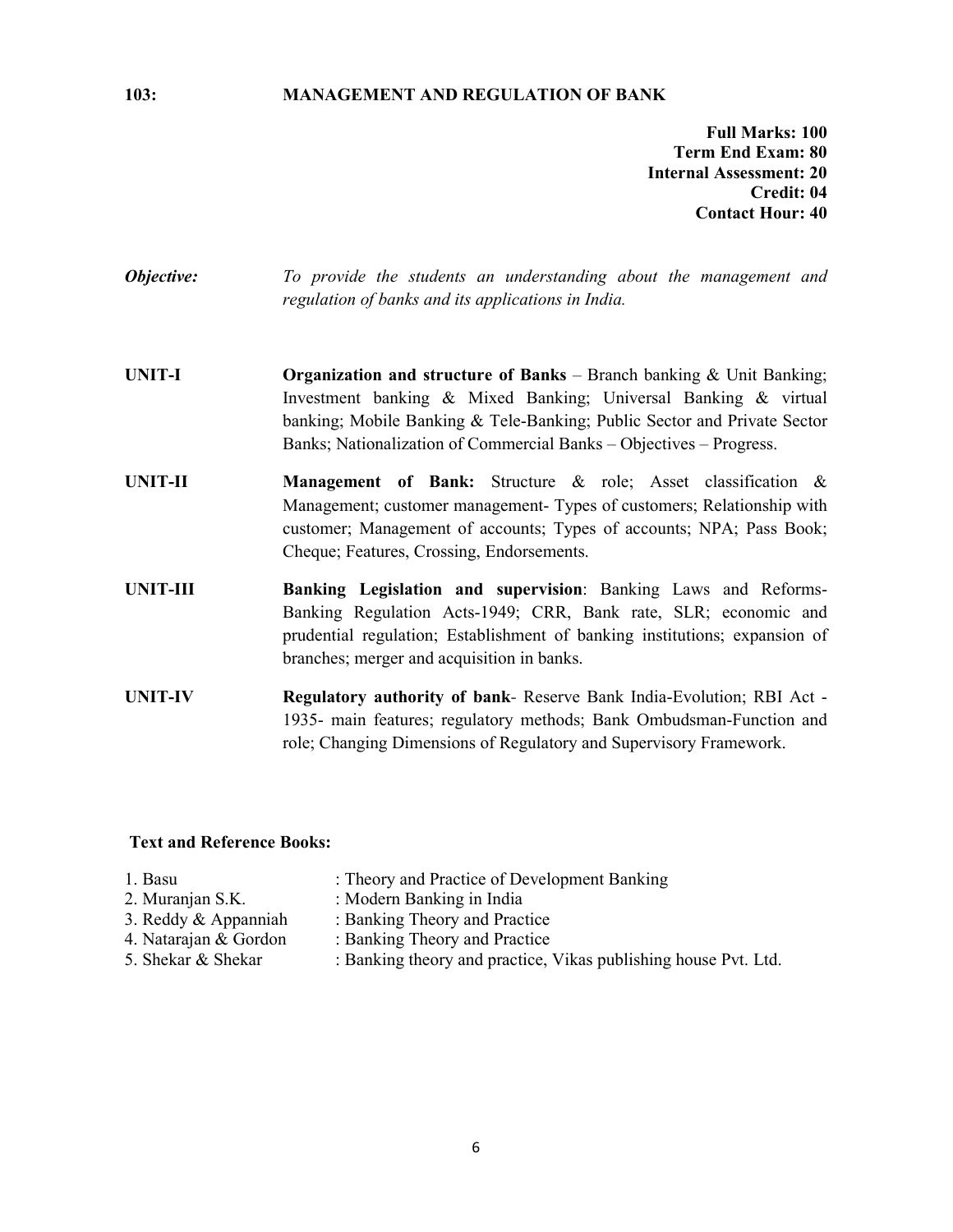#### $104:$ **MANAGEMENT AND REGULATIONS OF INSURANCE COMPANIES**

**Full marks: 100** Term end: 80 Internal: 20 Credit: 04 **Contact Hours: 40** 

- Objective: To provide the students an understanding about the management of insurance and its legal environment in India.
- Module -I: **Underwriting**  $\&$  **claim management:** Meaning, definition, objectives and principles of underwriting; underwriting in life  $\&$  non-life insurance; Claim management in life and non-life insurance.
- **Module -II:** Insurance pricing  $\&$  Insurance marketing: Fundamental of insurance pricing, pricing objectives, rating, life Vs non-life insurance pricing; marketing of insurance products, distribution channels, marketing strategies of Indian insurance products
- Module -III: Insurance Intermediaries & Reinsurance: Insurance intermediaries and their functioning; Surveyors and loss assessors; third party administrators; Meaning of Reinsurance; role of reinsurer; techniques of reinsurance; reinsurance in Indian perspective.
- Module -IV: Regulation of Insurance Business: Legislative & Regulative matters- Aim, Objective & Areas of regulation; Main features of-Insurance Act- 1938, IRDA Act 1999, LIC Act 1956, Consumer Protection Act 1986; Insurance Ombudsman; Malhotra Committee; Insurance Advisory Committee.

- 1. Insurance and Risk Management- P.K. Gupta
- 2. Risk Management- G. Kotreshwar
- 3. Principle and Practices of Insurance: P Periaswamy
- 4. Principles of Risk Management & Insurance– George E. Rejda.
- 5. Risk Management & Insurance- Scott Harington
- 6. Risk Management & Insurance- C. Arthur Williams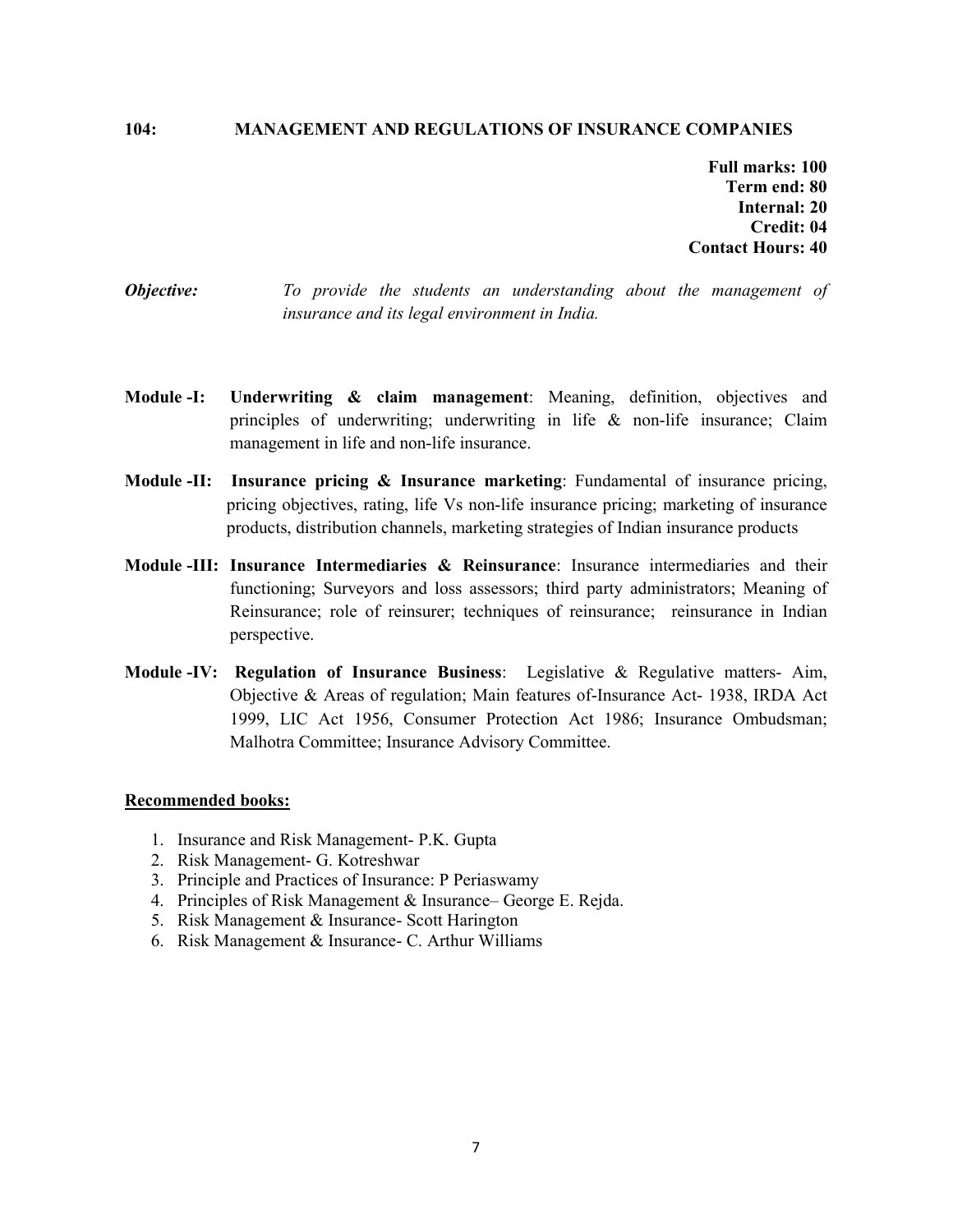### $2<sup>nd</sup>$  SEMESTER

#### $201:$ **ACCOUNTING OF BANKING AND INSURANCE COMPANIES**

**Full Marks: 100 Term End Exam: 80 Internal Assessment: 20** Credit: 04 **Contact Hour: 40** 

- Objective: To provide the students basic knowledge about the accounting practices in banking & insurance businesses.
- **Module-I:** Introduction to Accounting: Accounting-Meaning, Objectives, Characteristics, Utility, Limitations; Basic Accounting Concepts; User of Accounting Information, Fundamental Accounting Terminologies, and Source Documents.
- Module-II: **Basics of Accounting:** Basis of Accounting, Branches of Accounting, Accounting Equation, Rules of Debit and Credit, Double Entry System-Concept, Journal, Subsidiary Books-Cash Book, Ledger, Trial Balance, Bank Reconciliation Statement; Final Account.
- Module-III: Accounting in Banking: An Introduction to Books, Ledgers and Registers of Banking Companies; Calculation-Rebate on Bills Discounted, NPAs and Capital Adequacy Ratio; Format of Financial Statements of Banking Companies.
- Module-IV: Accounting in Insurance Companies: Accounting for Insurance Companies-Introduction; Classes of Insurance Business; Insurance Terminologies; Format of financial statement of Insurance Companies.

- : T.S. General 1. Double Entry System
- 2. Corporate Accounting : S.N. Maheshawari & S.K. Maheshawari, Vikas Publishing.
- 3. Corporate Accounting : Tulsian, Tata Megraw Hills Education.
- 4. Financial statement Analysis : Debananda Baruah, Balaji Publication, New Delhi-110093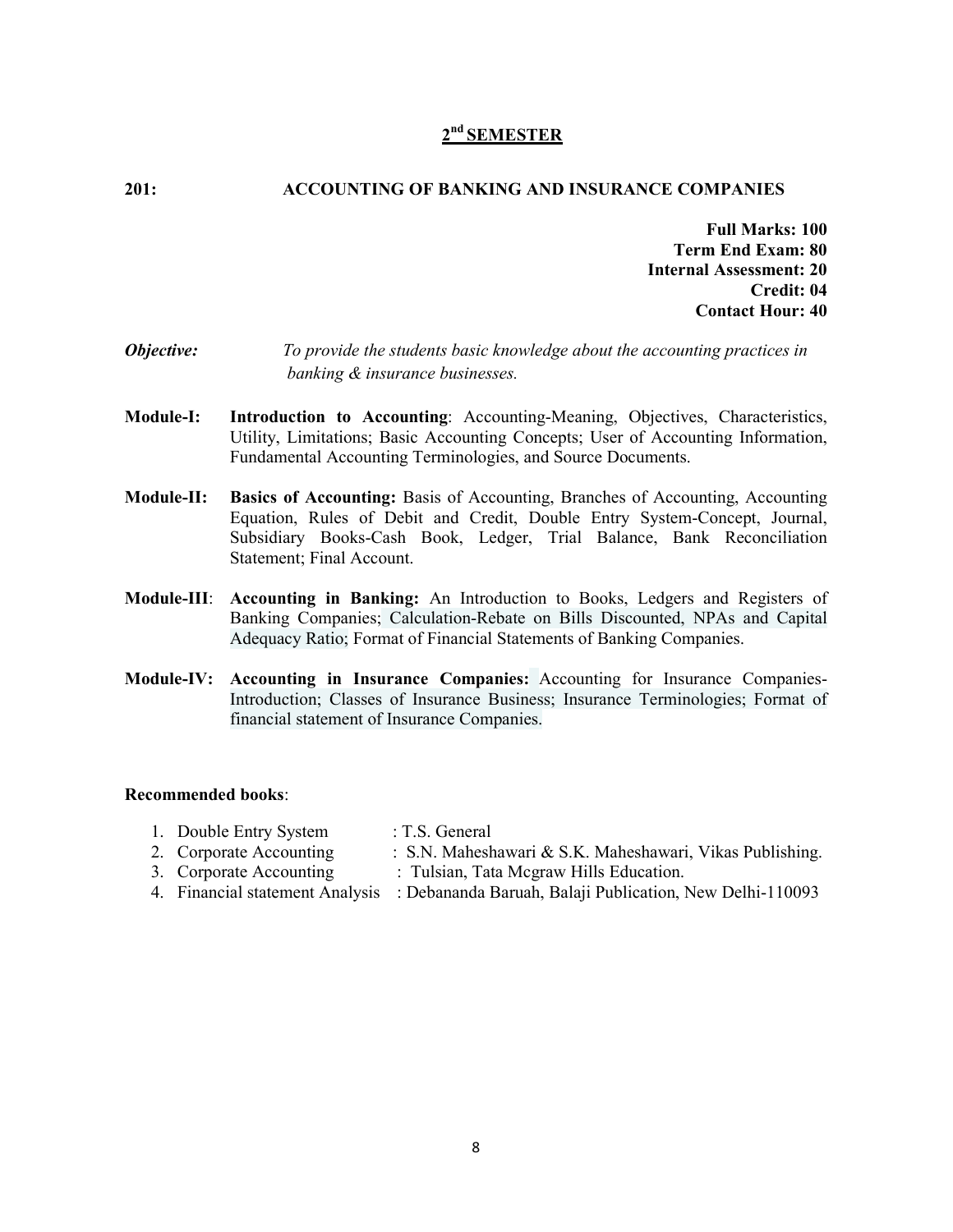#### $202:$ HRM IN BANKING & INSURANCE COMPANIES

**Full Marks: 100** Term end Exam: 80 Internal Assessment: 20 Credit: 04 **Contact Hours: 40** 

- Objective: To provide the students with basic knowledge about the Human Resource Management in Banking & Insurance Sector
- **Module-I:** Introduction: Concept, Objectives, Importance of HRM; Roles, Functions and Responsibilities of H.R. Managers.
- **Module-II: Procurement:** Manpower Planning, Recruitment & Selection, Placement and Induction. Present status of Recruitment and Selection in Banking and Insurance Sector.
- Module-III: Training & Development: Concept, importance, Methods of Training, Training verses Development, Performance Evaluation, Transfer, Promotion, and Demotion, Current scenario of Training in Banking and Insurance Sector.
- **Module-IV:** Motivation: Policies and Methods of wage payment; Motivation: Meaning, importance, Maslow and Herzberg's motivational theory. Emerging trends in wage and salary payment in Banking and Insurance Sector

- 1. Personnel Management C. B. Mamoria VSP Rao: Human Resource Management, Text & Cases -Excel Books, 2005.
- 2. Memoria & Memoria: Dynamics of Industrial Relations, Himalaya, 2004.
- 3. Flippo, Edwin B: Personnel Management, McGraw Hill, Tokyo, 1989
- 4. Memoria & Gankar: Personnel Management: text & cases, Himalaya 2004.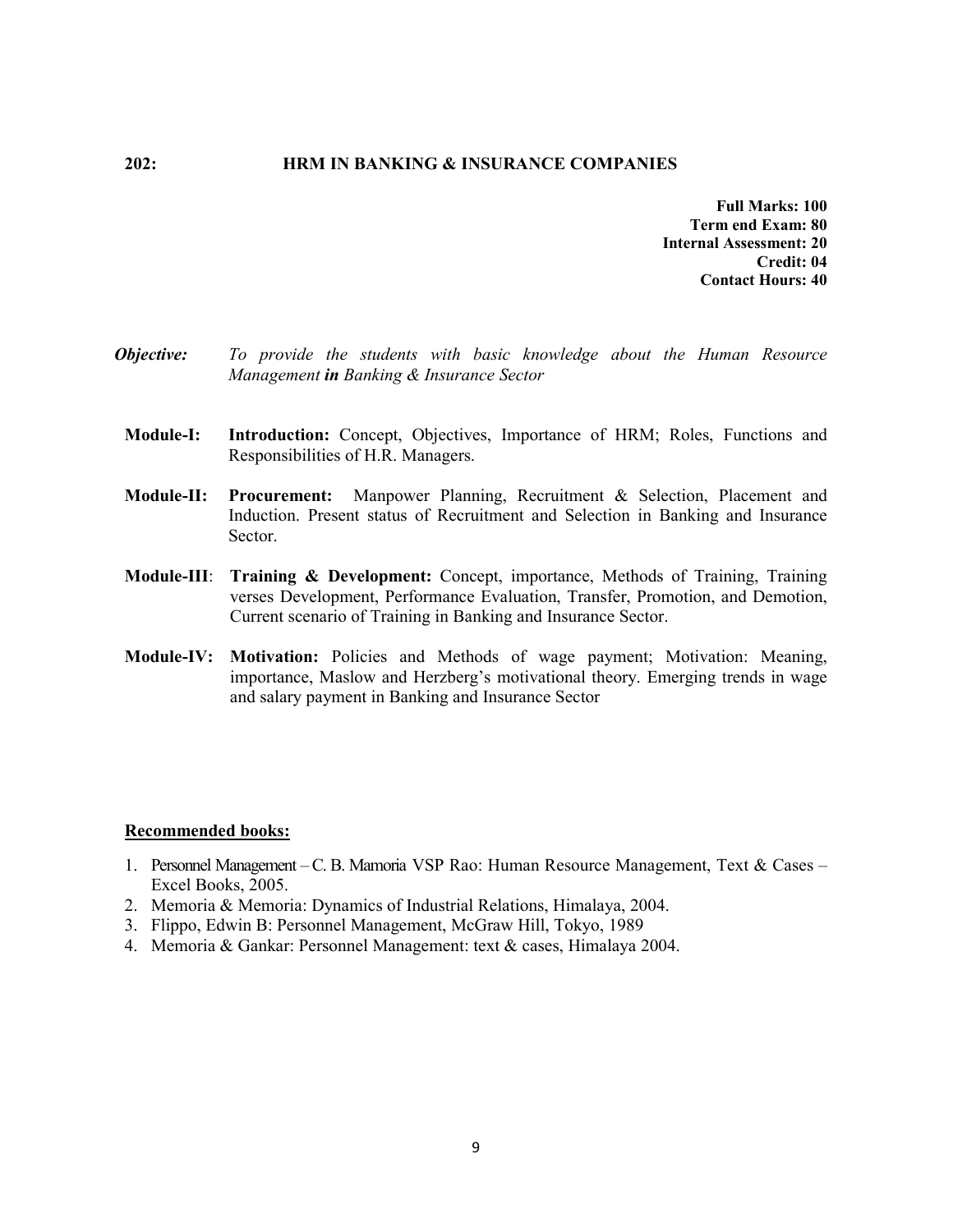#### 203: INFORMATION TECHNOLOGY IN BANKING AND INSURANCE BUSINESS

- **Full marks: 100 Term end Exam: 80 Internal Assessment: 20** Credit: 04 **Contact Hour: 40**
- Objective: To provide the students a basic knowledge about the role of Information Technology in Banking and Insurance sector and the scenario of present development.
- Unit  $-$  I: **Information Technology:** Meaning: Role of IT in business; Limitations; Internet Meaning, Basic Internet Terminology; Search Engines, Usage of Internet to society, E – Commerce – meaning, Characteristics, Advantages and limitations, Types, Difference between traditional commerce and e-commerce.
- Unit  $-$  II: **E-Banking and Retail Banking:** E-banking – Definition; Services Provided; Facets of E-banking; Types; Benefits; Drawbacks; Banking Services through Internet.

Retail Banking; Difference between Core banking and Retail banking; Advantages and disadvantages of retail banking; Services Offered in Retail Banks; Opportunities and Challenges for Retail Banking; Types of Internet Banking Risk.

- Unit  $III$ : **IT in Insurance Sector:** Importance of IT in Insurance Sector in India; Companies offering insurance through internet in India; Apply insurance online-process; Growth of online insurance services in India.
- Unit  $-$  IV: **Cyber Law in India:** Genesis of IT Legislation in India, Objectives of IT Legislation in India, IT Amendment Act 2008, ITA vs. ITAA, Other Acts amended by the IT Act.

- 1. E-Banking Management: Issues, Solutions, and Strategies Mahmood Shah & Steve Clarke - Information Science Reference (an imprint of IGI Global)
- 2. Banking and Finance on the Internet Mary J Cronin
- 3. E Banking Brian Vixon and Mary Dixon.
- 4. For e-resources and books http://bookboon.com/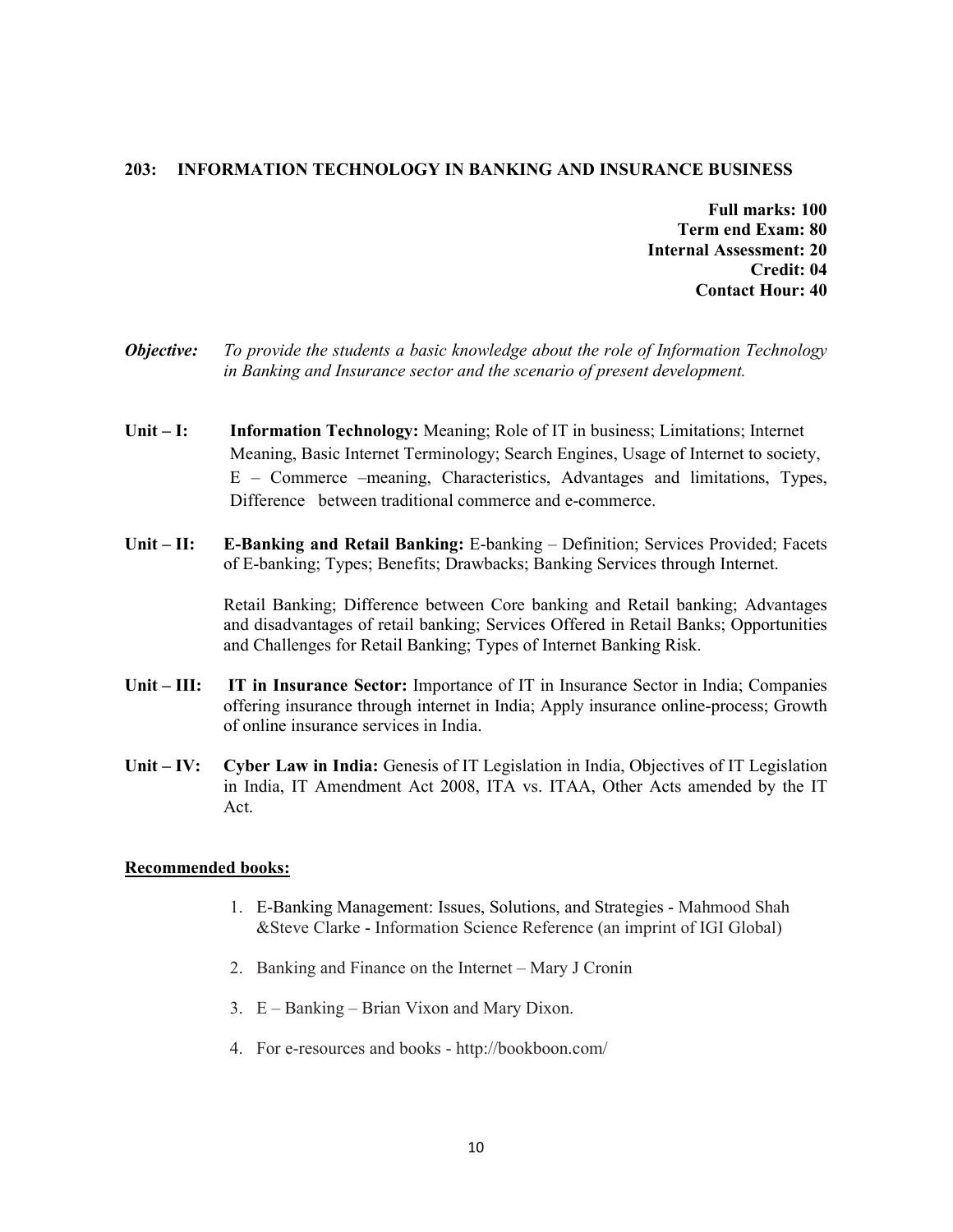# **PROJECT REPORT**

**Full Marks: 100 Project Report: 80 Presentation & Viva: 20** Credit: 04 **Contact Hours: 40** 

The main objective of this paper is to provide basic knowledge about the Objectives: research and its practical application.

| <b>Module-I:</b> | <b>Project Report</b>         | $-3$ credits |
|------------------|-------------------------------|--------------|
| Module-II:       | <b>Presentation / Seminar</b> | $-1$ credits |

Each student will have to do the field work (internship) for a minimum of 15 days in any banking and insurance companies and a project report is to be prepared and submitted thereon. The internship or field work has to be conducted or done during the winter break after 1<sup>st</sup> semester examination is over. There will be no formal theory class in this paper. However, the concern teacher guide or supervisor would guide the student in selecting and formulation of research problem and final preparation of the project report.

The Project Report has to be prepared in the following line.

### • Cover Page etc.

 $204:$ 

- o Cover Page
- o Advisor / Supervisor's Certificate
- o Undertakings of the Student
- o Acknowledgement
- $\circ$  Table of Contents
- o Table of Graphs, Tables and Photographs
- $\circ$  Abstract (1 Page): Provides a summary of the overall study. The format for the abstract usually follows these areas. Please note that you do not label the sections (purpose, methods, etc.), but you include the sentences as described below:
	- Purpose: "The purpose of this study...."
	- Methods: Usually one to two sentences on how this study was conducted and  $\mathbf{u}$ who the sample or population was.
	- Results: Usually two to three brief sentences on the major findings from the study.
	- Conclusion: One to two sentences on the major implications or ramifications from the study.
- Chapter  $1$  Introduction
- Chapter  $2$  Review of Literature
- $\bullet$ **Chapter 3 – Analysis and Interpretation**
- Chapter 4 Summary of the work done, Major Findings, Observations and  $\bullet$ **Conclusion**